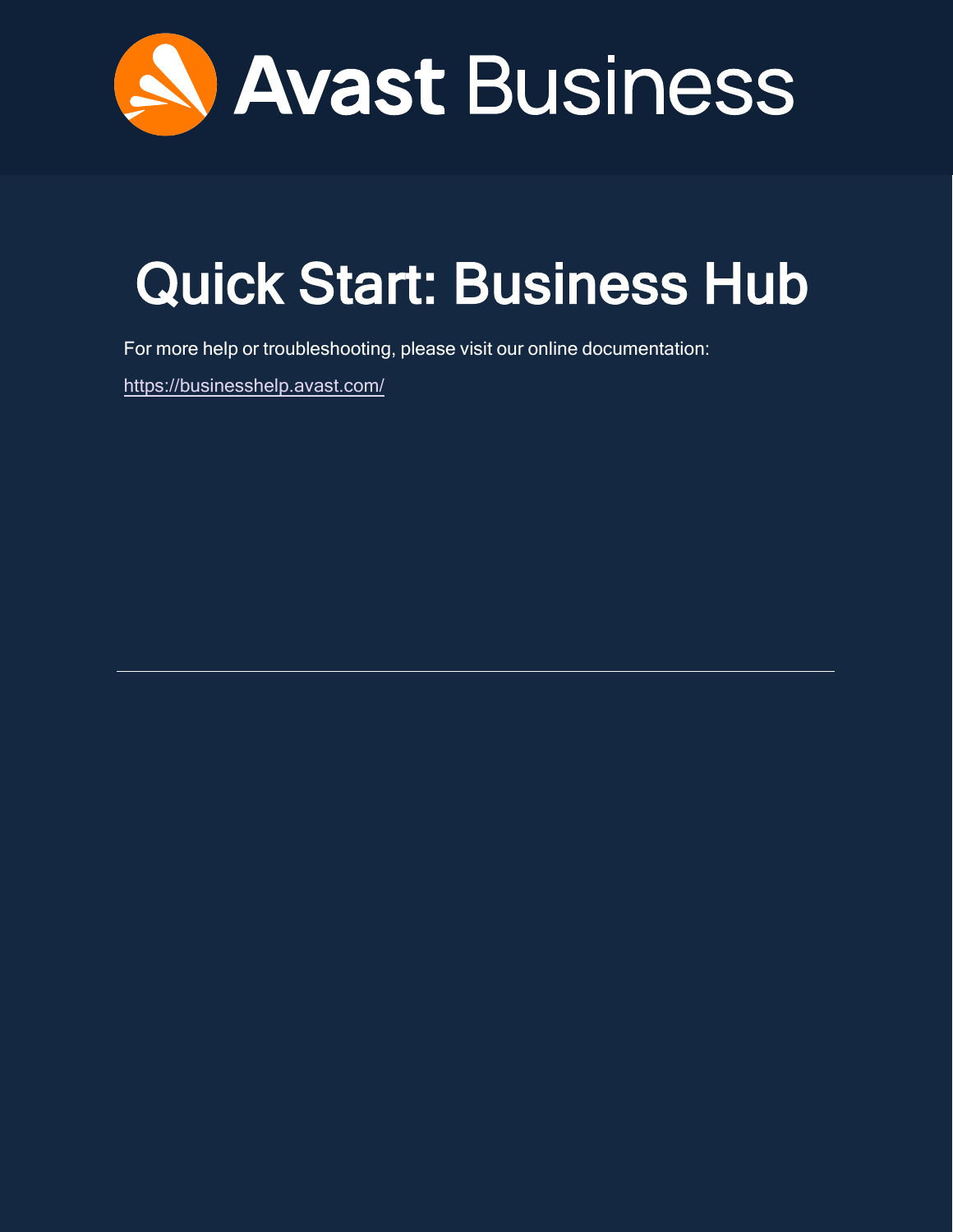## <span id="page-1-0"></span>Table of Contents

| Introduction to the Business Hub <b>Manual According to the Street According of According According 4</b> |  |
|-----------------------------------------------------------------------------------------------------------|--|
|                                                                                                           |  |
|                                                                                                           |  |
|                                                                                                           |  |
|                                                                                                           |  |
|                                                                                                           |  |
|                                                                                                           |  |
|                                                                                                           |  |
|                                                                                                           |  |
|                                                                                                           |  |
|                                                                                                           |  |
|                                                                                                           |  |
|                                                                                                           |  |
|                                                                                                           |  |
| Activating Licenses in the Hub <b>Manual Activation</b> and the Section of Section 2004.                  |  |
| Assigning Licenses to Devices <b>Manual Assigning</b> Licenses to Devices <b>Manual Assigning</b>         |  |
| Adding Devices <b>Manual Adding Devices</b> 11                                                            |  |
|                                                                                                           |  |
|                                                                                                           |  |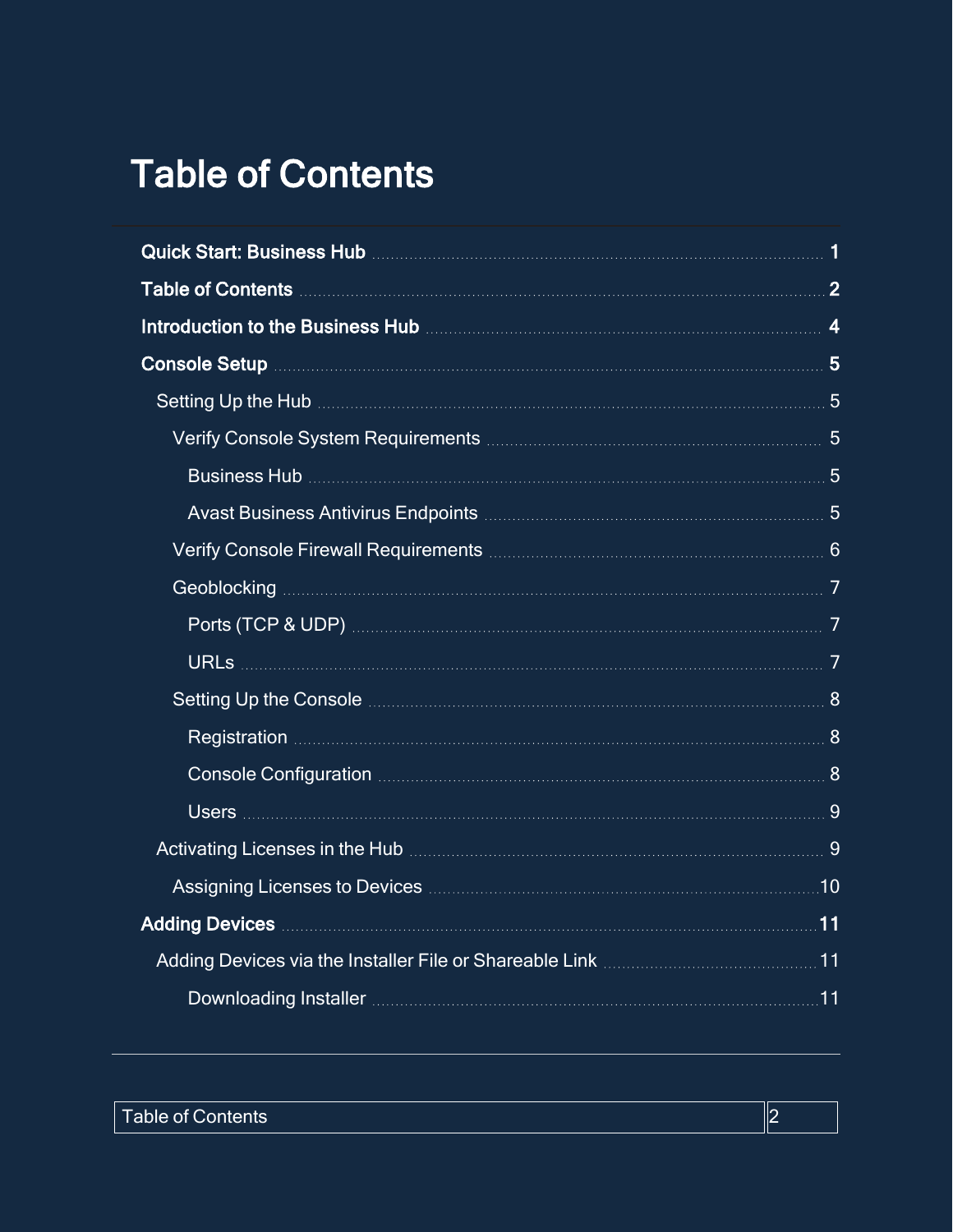|                                                                                                                                                                                                                                     | 12  |
|-------------------------------------------------------------------------------------------------------------------------------------------------------------------------------------------------------------------------------------|-----|
|                                                                                                                                                                                                                                     | 13  |
|                                                                                                                                                                                                                                     | .13 |
| What to Expect <b>with a construction of the construction</b> of the construction of the construction of the construction of the construction of the construction of the construction of the construction of the construction of th | 13  |
| Creating a New Global Policy <b>Commission Creating and Creating a New Global Policy</b>                                                                                                                                            | 14  |
|                                                                                                                                                                                                                                     | 14  |
|                                                                                                                                                                                                                                     | 14  |
|                                                                                                                                                                                                                                     | 15  |
|                                                                                                                                                                                                                                     | 15  |
|                                                                                                                                                                                                                                     | 15  |
|                                                                                                                                                                                                                                     | 16  |
|                                                                                                                                                                                                                                     | 16  |
|                                                                                                                                                                                                                                     | 16  |
|                                                                                                                                                                                                                                     | 17  |
| Assignments <b>Manual Manual Community</b> and the community of the community of the community of the community of the                                                                                                              | 17  |
|                                                                                                                                                                                                                                     | 18  |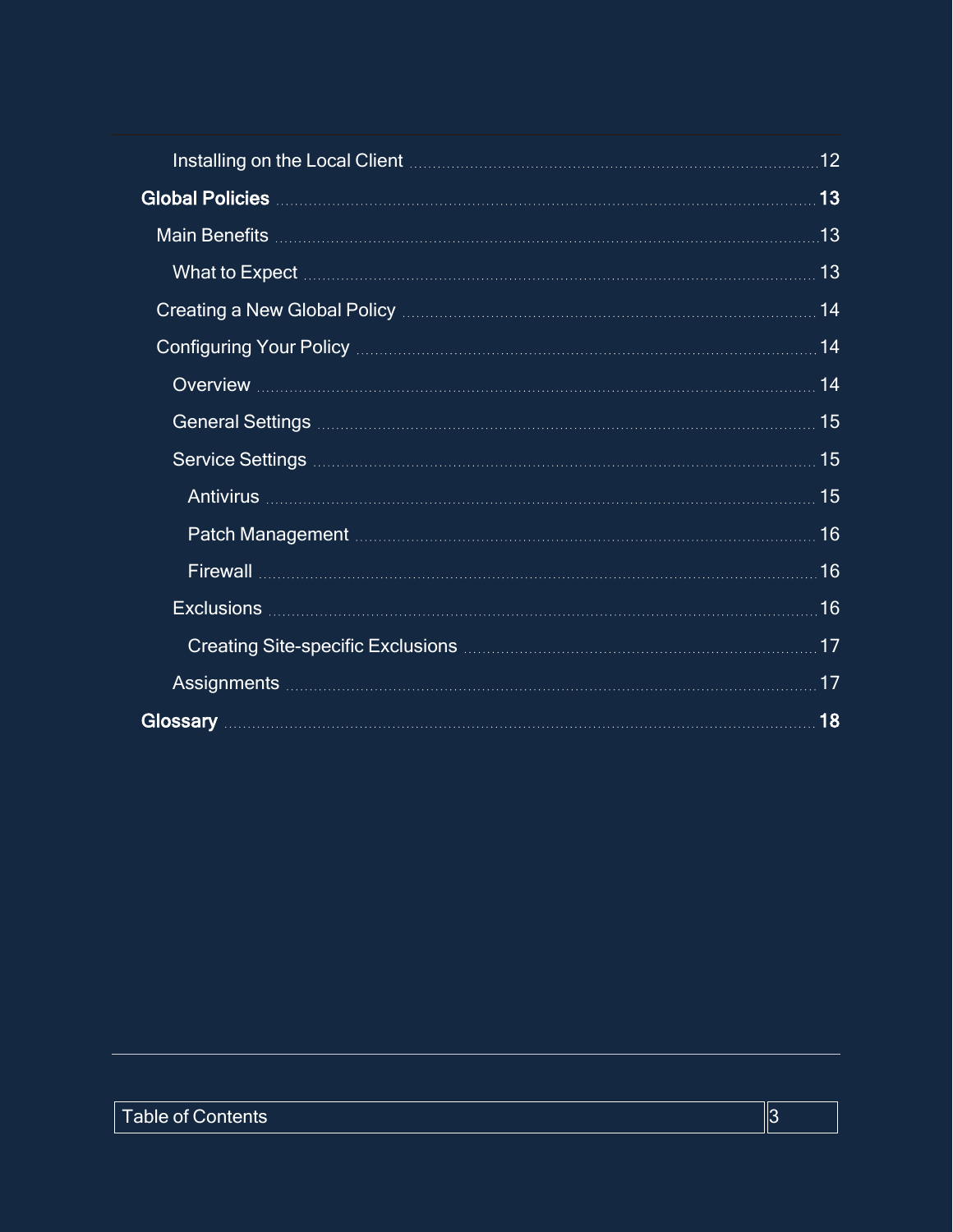## <span id="page-3-0"></span>Introduction to the Business Hub

The Business Hub allows you to manage multiple sites or customers from a single console. This cloud-based platform helps reduce the burdens of maintaining, configuring, and optimizing endpoint security. The Hub is ideal for:

- Medium- to large-sized companies with multiple office locations or sites
- IT Service Providers managing multiple customers
- Existing users of the Avast Business Cloud Console using the account switching functionality (for more information, see Managing [Companies](https://businesshelp.avast.com/Content/Products/AfB_Management_Consoles/UserandAccountManagement/ManagingCompanies.htm))

The Business Hub integrates seamlessly with Avast Business Antivirus to:

- Leverage virtualization to protect confidential information
- Protect multiple platforms PCs, Macs, and servers
- Update to the latest version automatically or manually
- Add extra firewall protection for remote endpoints
- Provide complete server protection
- Secure your e-mail client

When you install Avast Business Antivirus on devices through the Business Hub, you can control Avast Business Antivirus on those devices remotely. You can change and apply settings to each device individually, without having to visit each device or recall them from the field.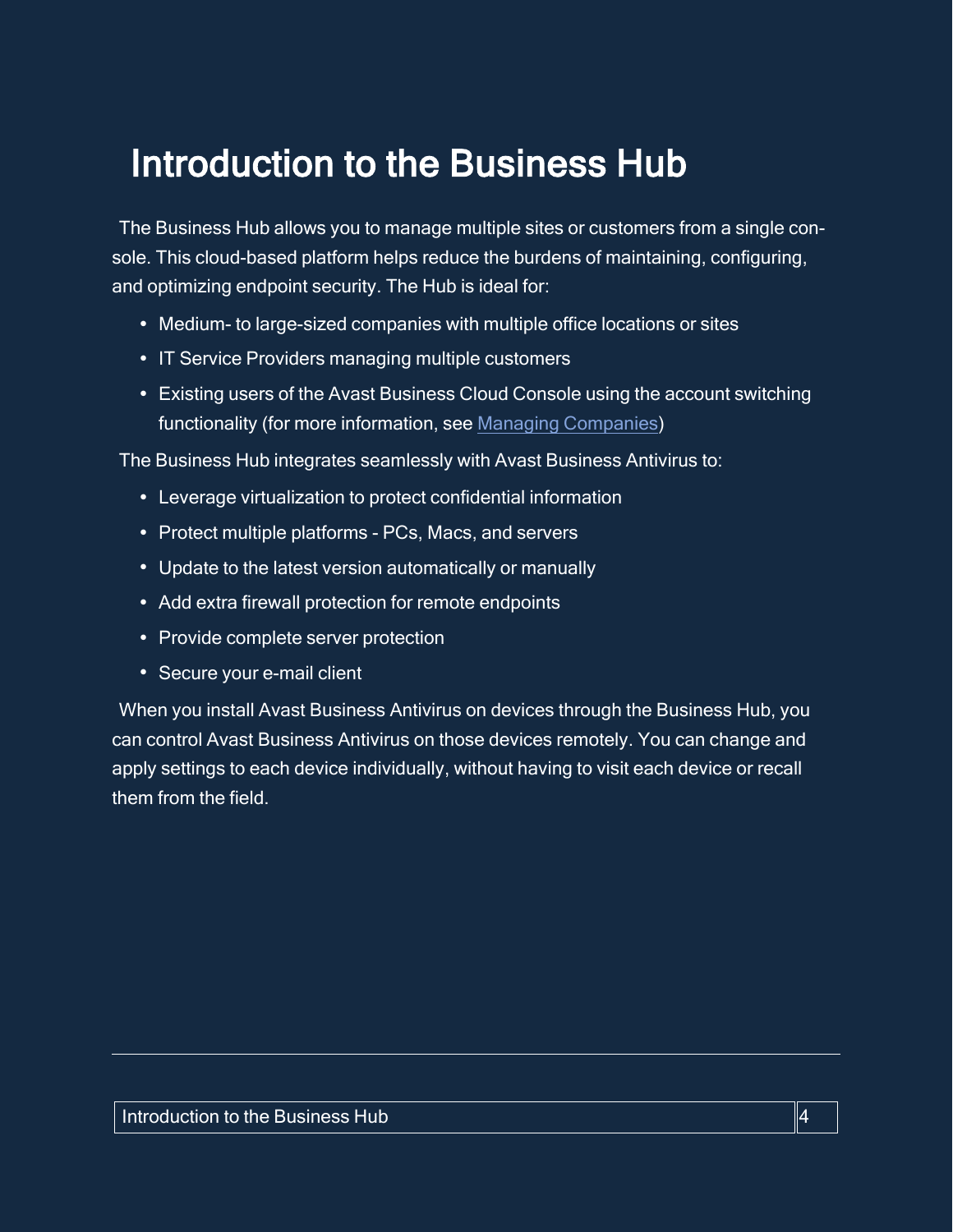## <span id="page-4-1"></span><span id="page-4-0"></span>Console Setup

## <span id="page-4-2"></span>Setting Up the Hub

### Verify Console System Requirements

#### <span id="page-4-3"></span>Business Hub

#### Browsers (latest versions recommended):

- Google Chrome
- Firefox
- Safari
- Microsoft Edge

#### <span id="page-4-4"></span>Avast Business Antivirus Endpoints

#### Windows:

- $\cdot$  11 x64, x86
- $\cdot$  10 all versions except Mobile and IoT Core Edition x64, x86
- $8/8.1$  all versions except RT and Starter Edition  $x64$ ,  $x86$
- $\cdot$  7 SP1 requires [KB3033929](AV213Reqs.htm)requiresKB3033929 x64, x86
- Server 2022, 2019, 2016, 2012 any edition with latest service pack excluding Server Core — x64
- $\cdot$  Server 2008 R2 requires [KB3033929](AV213Reqs.htm)requiresKB3033929 x64
- Small Business Server 2011 x64

#### Supported applications: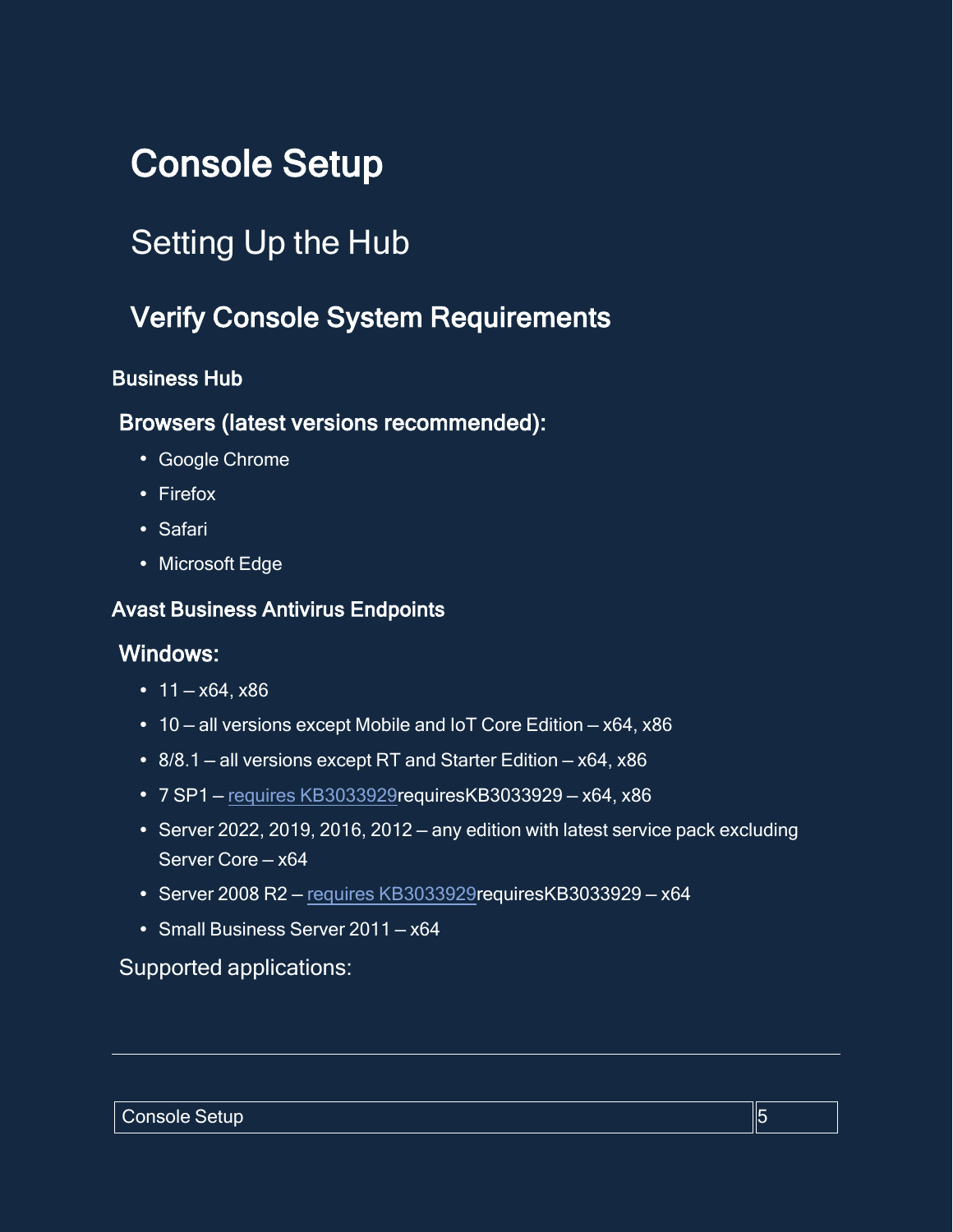- <sup>l</sup> Exchange Server 2022, 2019, 2016, 2013, 2010
- SharePoint Server 2019, 2016, 2012, 2010
- SharePoint Services 3.0 and higher

#### Mac:

#### We support ARM-based chips on MacOS devices.

• MacOS 10.11 (El Capitan or later with at least 500MB free disk space), prefer 11.x Big Sur or later

#### Linux:

- CentOS 7 and above
- Debian 8 and above
- Red Hat Enterprise Linux 7.4 and above
- Ubuntu LTS 16.04 and above

### Android:

• Android 6.0 (Marshmallow) or higher

### iPhone/iPod touch:

• iOS 13.0 or higher

### iPad:

<span id="page-5-0"></span>• iPadOS 13.0 or higher

## Verify Console Firewall Requirements

For overall functionality, and to enable the Antivirus clients and/or the Management Consoles to authenticate/update, you must allow certain ports and URL addresses through your Firewall or Proxy Server.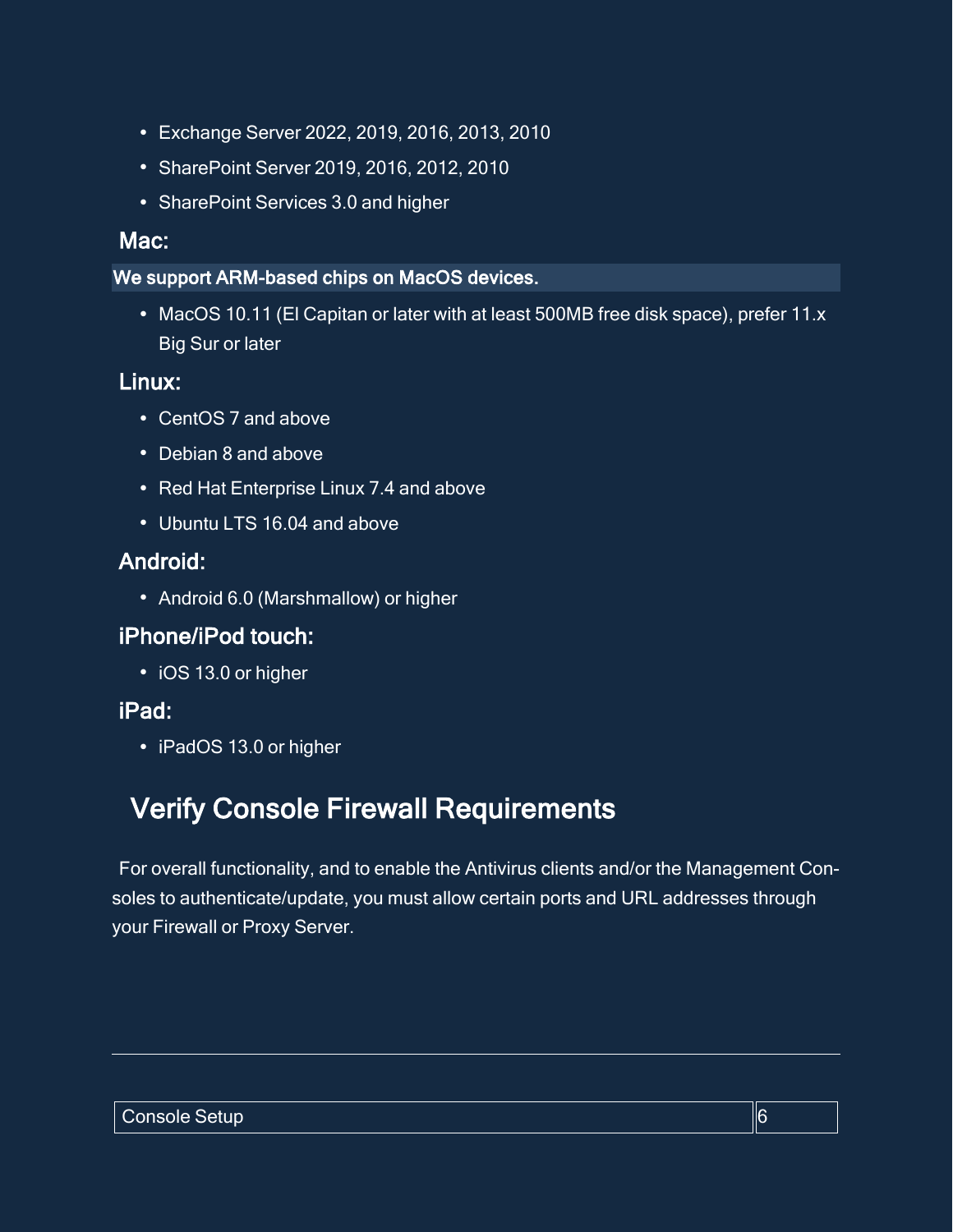## <span id="page-6-0"></span>**Geoblocking**

Avast web services are hosted in many countries around the world. Therefore, we do not recommend geoblocking in your firewall settings.

If geoblocking is necessary, we recommend you set URL Allow rules to supercede geoblocking, so Avast traffic can still be allowed.

#### <span id="page-6-1"></span>Ports (TCP & UDP)

- 53 Secure DNS services (only if using Real Site component)
- 80 Internet vulnerability checks and feature updates
- 443 Encrypted communication
- 8080, 8090 Communication between console and clients within local network (only for On-Premise Console)
- 4158 Mirror, for local updates within local network
- <span id="page-6-2"></span>• 7074 - Remote Deployment within local network

#### URLs

- \*.avast.com
- \* avcdn net
- islonline.net (Hub only, for Remote Control)
- \*.managedoffsitebackup.net (Hub only, for Cloud Backup)
- \*.sosonlinebackup.com (Hub only, for Cloud Backup)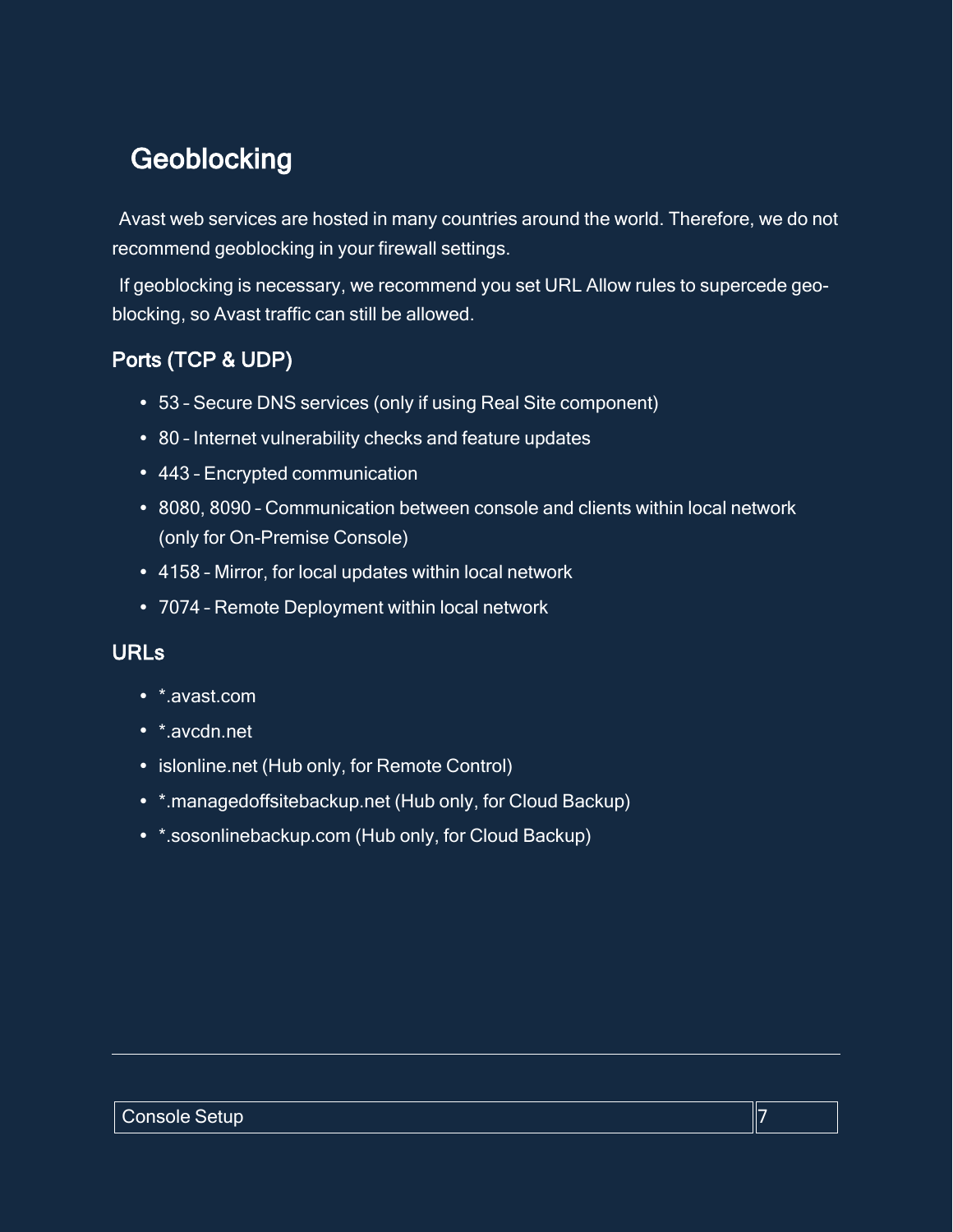### <span id="page-7-0"></span>**Setting Up the Console**

#### <span id="page-7-1"></span>**Registration**

Even if you are a current customer, you will need to create a new account for the Hub using a unique email address.

#### Existing Partners:

- 1. Navigate to the Avast [Partner](https://partners.avast.com/) Portal
- 2. Go to the Avast Business Management Console section and click Register
- 3. Follow the steps to create a Hub

#### Existing or New Customers:

- 1. Navigate to <https://new-business.avast.com/>
- 2. Click Create an account
- 3. Enter the administrator email address and desired password
- 4. Enter the company details, and choose between Small or medium business, Large business, Managed Service Provider (MSP), and Security Vendor (Reseller- /VAR/Distributor)
	- **o** If you select MSP or Security Vendor, you will be asked to use the Partner Portal if you are a registered Avast partner
- <span id="page-7-2"></span>5. Select Multi-company console, then click Finish and Create Your Console

#### Console Configuration

- 1. Click Create Site or + Site from the left-hand drop-down menu
	- **<sup>o</sup>** The normal Hub allows users to create Sites, but if a Partner registers for the Hub via the Partner Portal, their Console will use "Customers" instead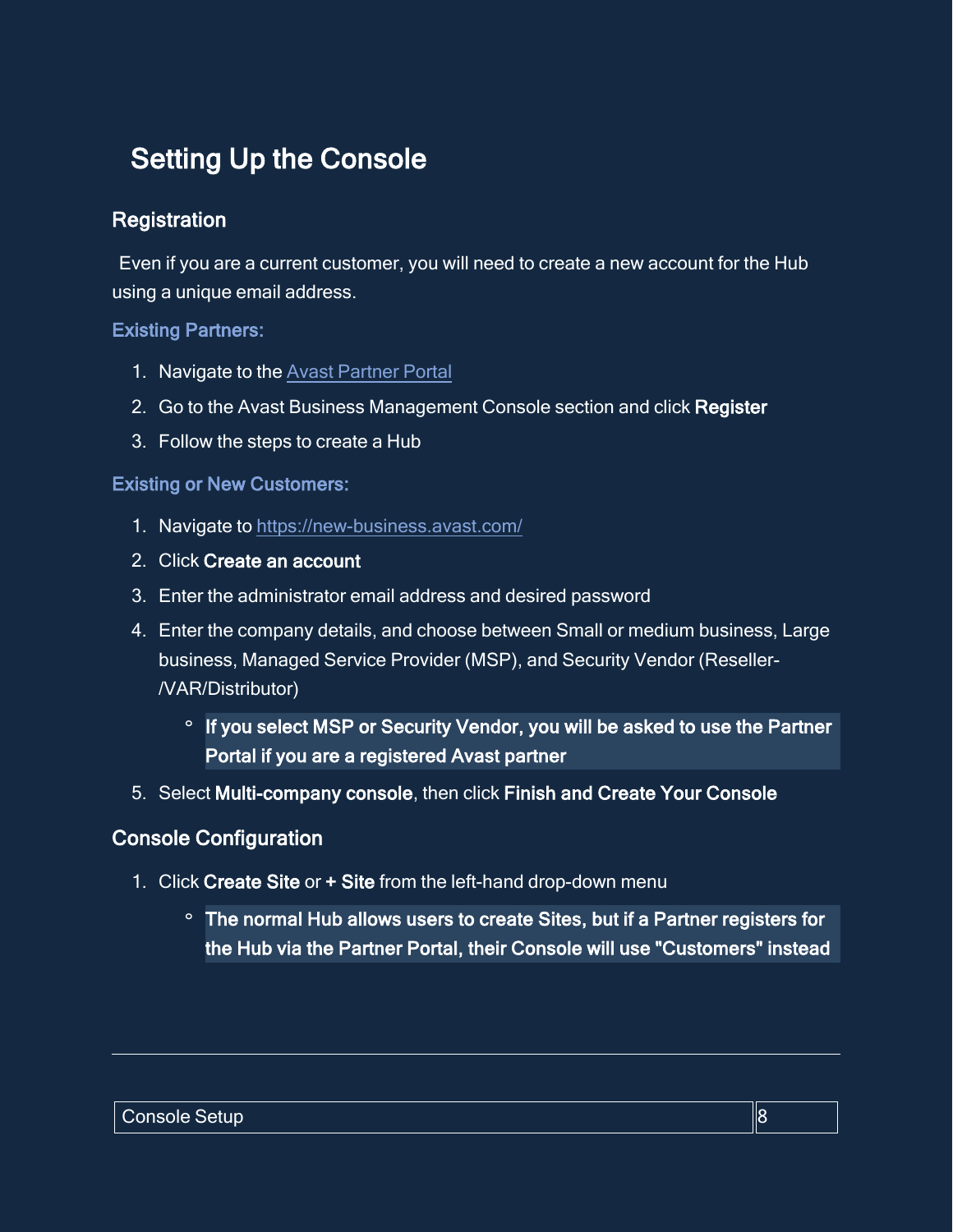of "Sites". These terms will be used more or less interchangeably in the documentation.

- 2. Enter the Site Name and Region
- 3. Select whether or not to begin trials for Avast Business Antivirus and Patch Management for the site
- 4. Click Create Site

<span id="page-8-0"></span>The top-level Dashboard will be populated with the created site(s).

#### **Users**

You can add a Global Admin (for access to all customers) or Site User (for access to individual sites).

- 1. Click the Users tab
- 2. Click + User in the top right
- 3. Enter the user email address
- 4. Select either Global Admin or Site User
	- **<sup>o</sup>** Site Users can be customized to have varying levels of access across Sites, and will access multiple sites via Account Switching within the Console

<span id="page-8-1"></span>When you have multiple Sites, you can switch between them using the left-hand dropdown menu.

## Activating Licenses in the Hub

An activation code is part of your confirmation of purchase. It contains information about the edition you purchased. Your code is the license used to activate your software.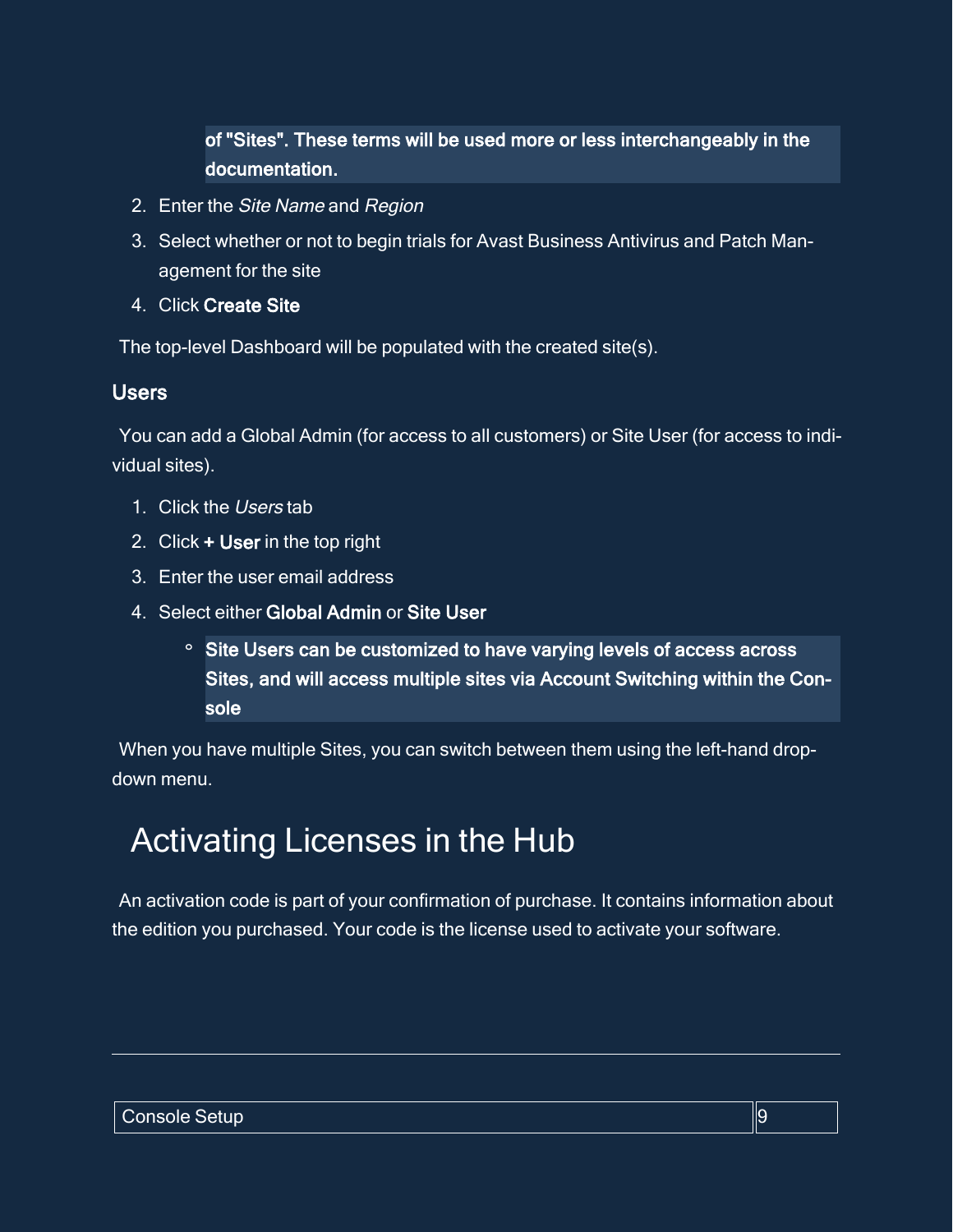- 1. With no site selected in the left-hand drop-down menu, click Dashboard
- 2. Beneath the Site you are going to activate, click Activate Subscription
- 3. Click Enter activation code
- <span id="page-9-0"></span>4. Enter the activation code and confirm it is correct

## Assigning Licenses to Devices

#### You can only perform this action after you have added a device to the network.

Without a customer selected, Partners can see an overview of all customers or sites. However, you can also select a customer/site from the drop-down menu to view their devices. This will display device names, status and alerts, operating system, assigned group, assigned policy, Antivirus version, Patch Management subscription, Premium Remote Control subscription, and the time the device was last connected to the Cloud Console.

You can alter the assigned subscription for a device, for instance if you purchase seats for a different Antivirus version or a subscription for Patch Management.

- 1. In the Hub, select the site you would like to manage in the left-hand navigation pane
- 2. Click the Devices tab
- 3. Do one of the following:
	- Select the check boxes beside multiple devices and click More at the top right
	- Click the three dots within the device list
- 4. Select Change ▸ Change Service Subscription
- 5. Use the drop-downs to select which subscription(s) you would like to use for Antivirus and Patch Management
- 6. Click Apply

This procedure will require the affected device(s) to restart.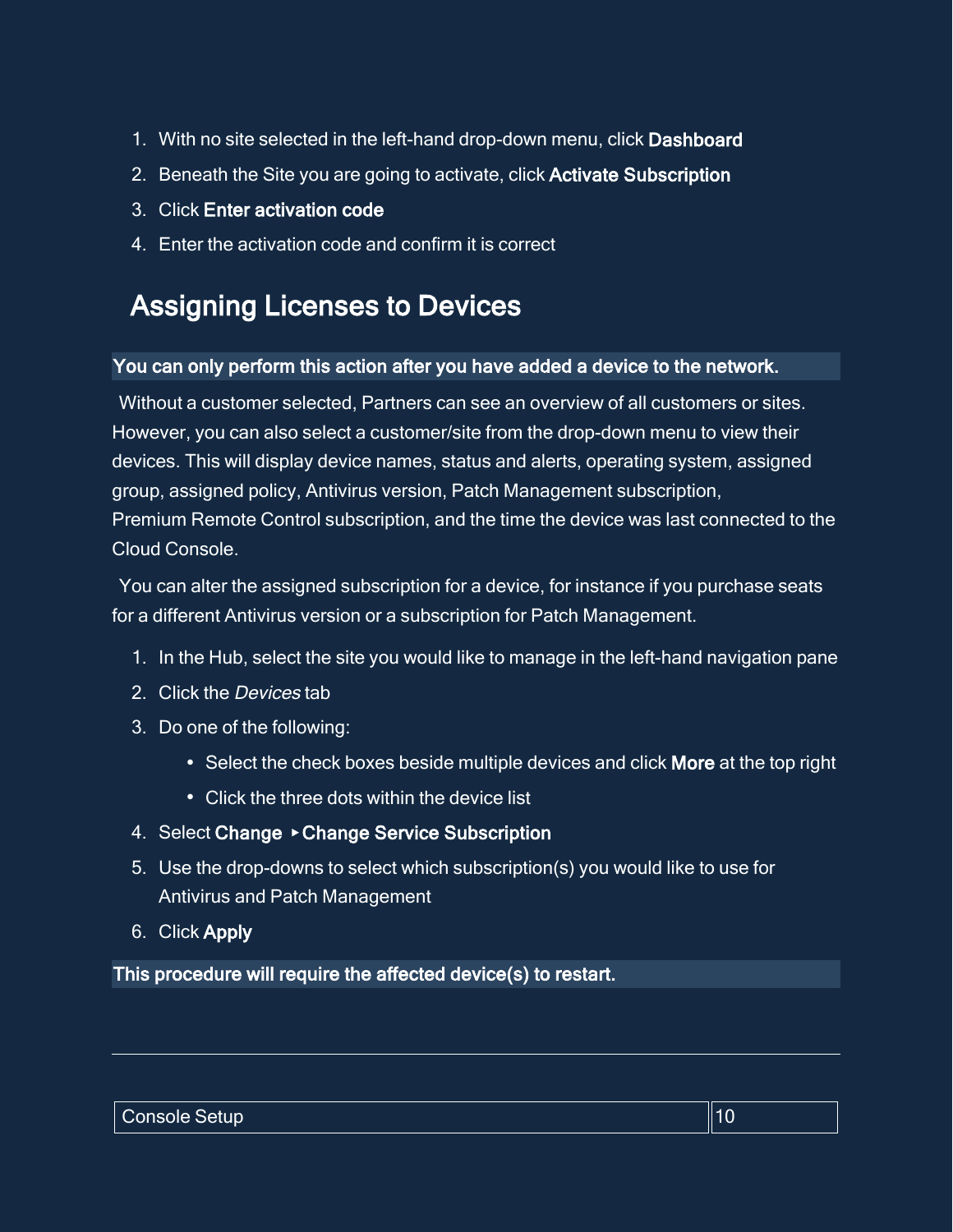## <span id="page-10-1"></span><span id="page-10-0"></span>Adding Devices

## Adding Devices via the Installer File or Shareable Link

You can add devices to a Site directly from the Dashboard without drilling down to the site. When creating installers, the previously selected settings will be retained so you will not have to select them again.

#### <span id="page-10-2"></span>**Downloading Installer**

- 1. Select which type of installer you need:
	- Windows .exe (for workstations and servers)
	- Windows .msi (for deployment using GPO)
	- MacOS X .dmg
- 2. Select the installer size (Light vs Full)
	- **o** If you select Light, the other services will be downloaded upon installation of the Antivirus agent. This option is not recommended if you are installing Antivirus on multiple devices at the same, as each machine will individually contact Avast servers to download the other services.
- 3. Select the subscriptions for Avast Business Antivirus, Patch Management, and whether or not to activate Remote Control
- 4. Choose the Group and Policy the device will use
	- **o** If desired, you can activate your devices and select the subscriptions to use after installation by checking the box with that option.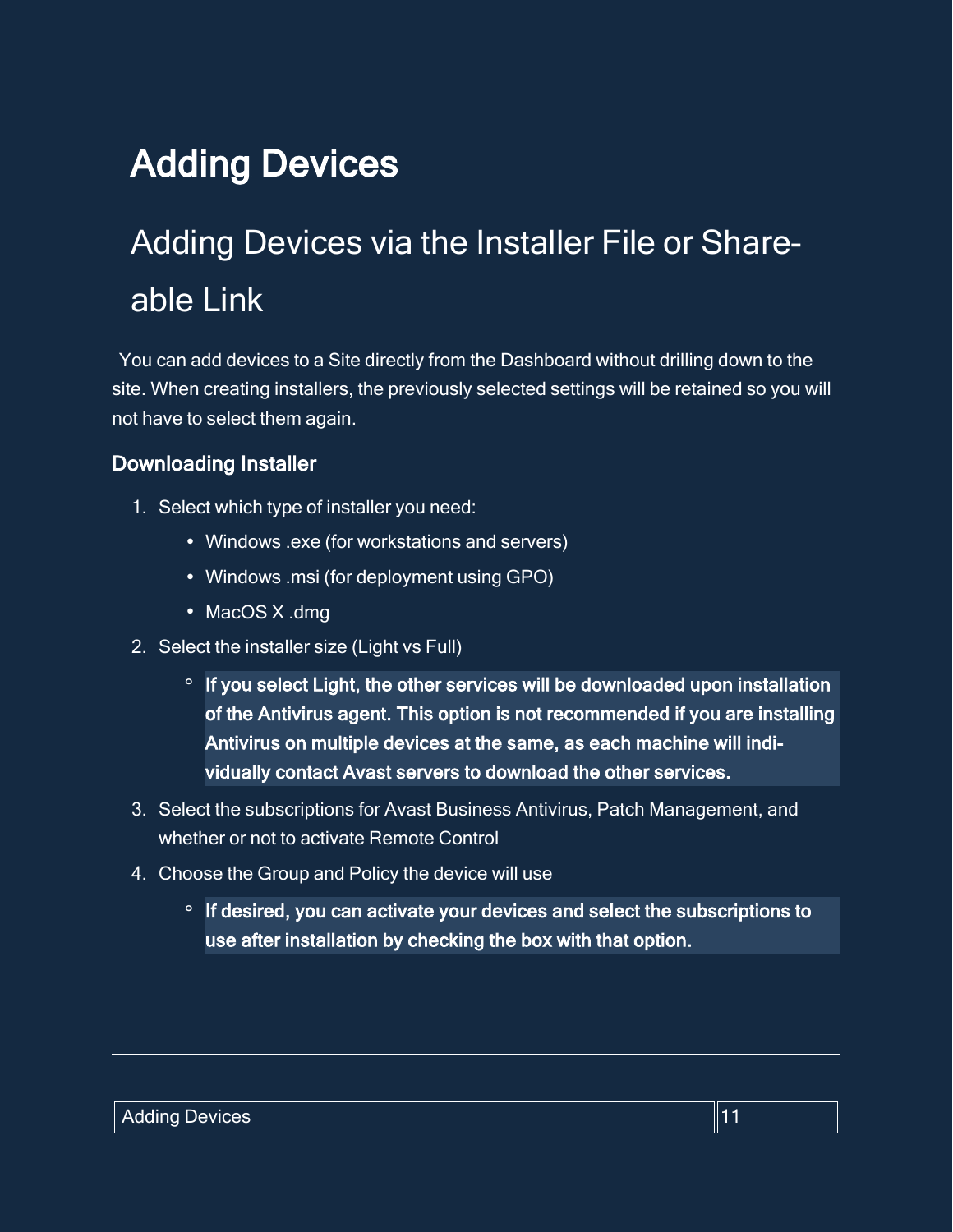- 5. Choose whether to automatically remove competitive antivirus products on the device
- 6. Ensure you have defined the correct Proxy Server, if any, in the policy you are applying to the device
- 7. Click Download installer and specify where to save the installation package–such as on a flash drive or network drive

<span id="page-11-0"></span>You can also send a download link from this page by clicking Share download link beneath the Download now button. You can then copy and send the private download URL to any desired recipients.

## Installing on the Local Client

Once you have an installer file or download link from the Business Hub, you need to install Avast Business Antivirus to the end device(s).

- 1. Copy the installer file to a location accessible by the end device
- 2. Double-click on the installer file to run it
- 3. If asked to allow the application to make changes to your device, click Yes
- 4. Wait while Avast Business Antivirus is installed on the device
- 5. When prompted, restart the device
- 6. The device should now be visible in your Console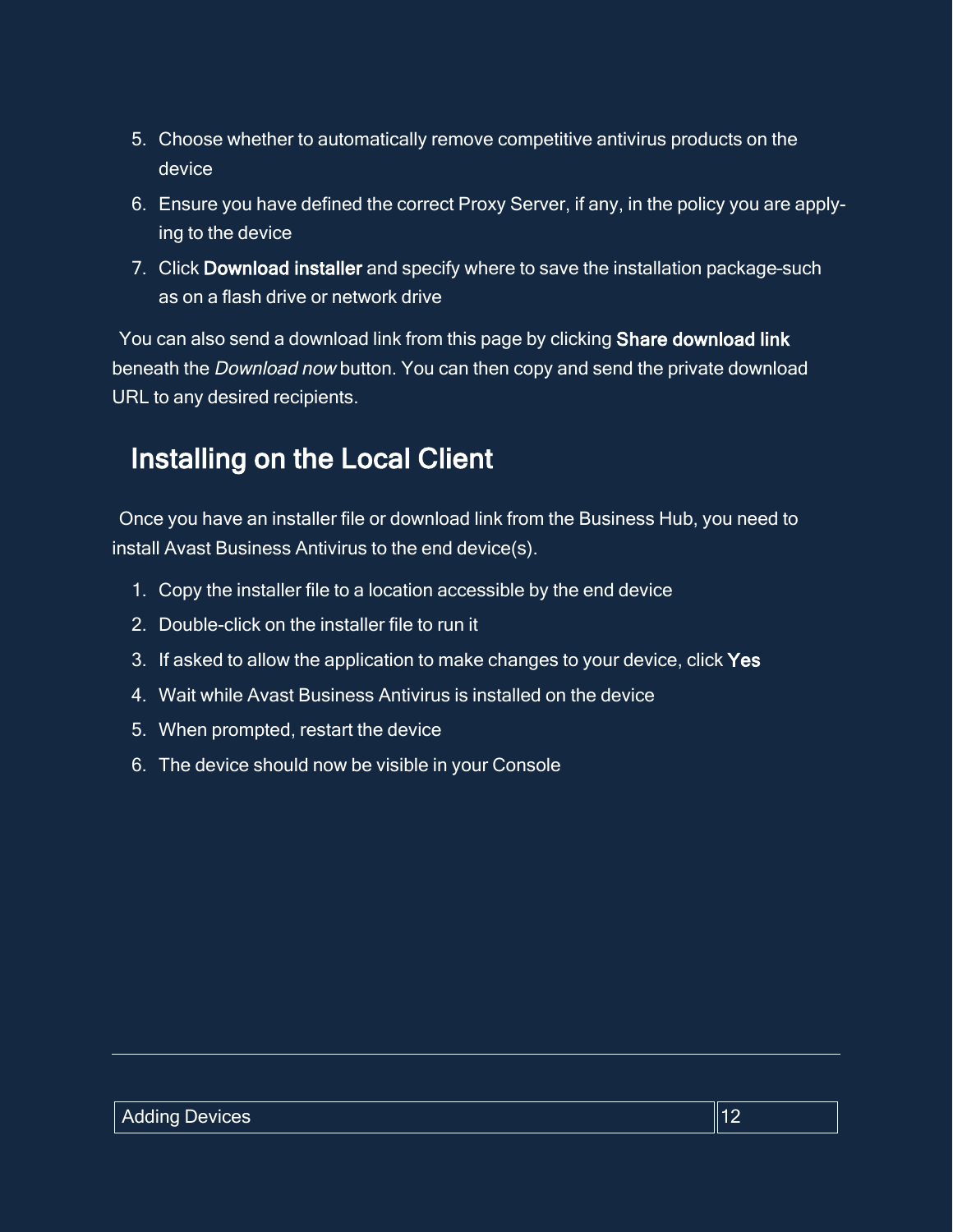## <span id="page-12-0"></span>Global Policies

<span id="page-12-1"></span>Partners and customers using the Hub can create and manage policies across their entire network, and for specific sites or customers.

## Main Benefits

- Configure policies on a single page
- Apply policies to all devices regardless of operating system
- Create and manage exclusions in one place
- Create site- or customer-specific exclusions when opening a Global Policy from the site's Policies tab
- <span id="page-12-2"></span>• Utilize predefined settings for Workstations and Servers

## What to Expect

- Existing policies will have the following alterations to enable this shift:
- Policies with settings for multiple operating systems will be separated into multiple policies based on the operating system
	- **<sup>o</sup>** Example: If you have one policy with different settings for Windows Workstations, Windows Servers, and MacOS X, you will see three different policies. These policies will include the operating system type at the end for your reference.
- Policy names will remain the same
- All devices will be automatically assigned policies based on their operating system
	- **<sup>o</sup>** Example: Windows Workstations that were using a policy with settings for Workstations, Servers, and MacOS X will be assigned to the policy for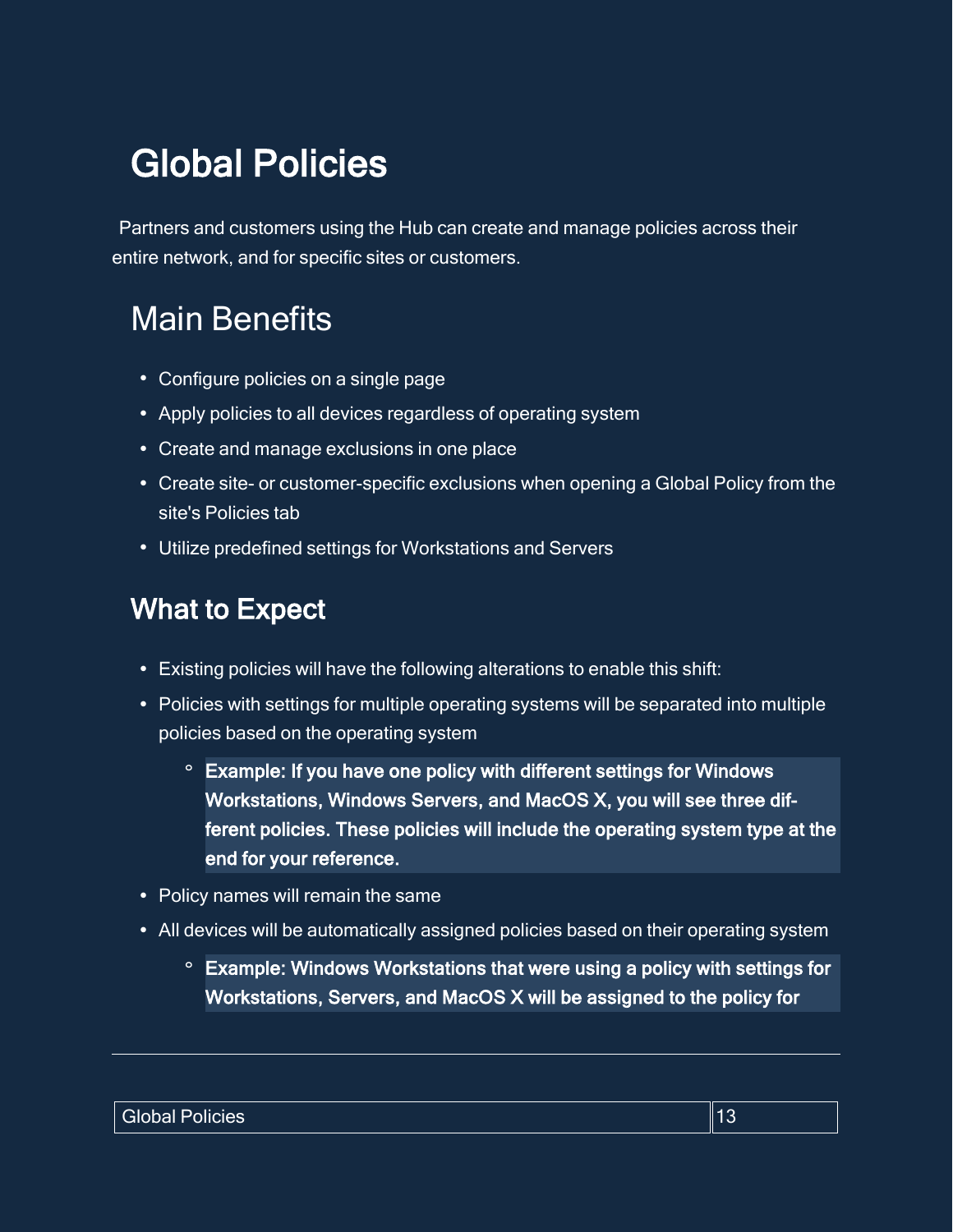#### **Workstations**

## <span id="page-13-0"></span>Creating a New Global Policy

- 1. Open the Hub
- 2. Click the Policies tab
- 3. Click + Policy
- 4. Enter the name you would like to use for the policy
- 5. If desired, enter a description for the policy
- 6. Choose whether to base the new policy from a predetermined Avastpolicy or an existing policy, then make a selection in the drop-down menu
- <span id="page-13-1"></span>7. Click Create

## Configuring Your Policy

Once you have created a policy, you can edit the settings by clicking its name in the table. A drawer will open with five tabs, and a few buttons at the top. You can use these buttons to revert the policy to its original settings, or to duplicate it. If you want to delete your policy, you can do so by clicking the three dots and selecting Delete Policy.

### <span id="page-13-2"></span>**Overview**

This tab provides some brief details about the policy. You can edit the description by clicking the pencil icon. You can also see when the policy was created and last updated.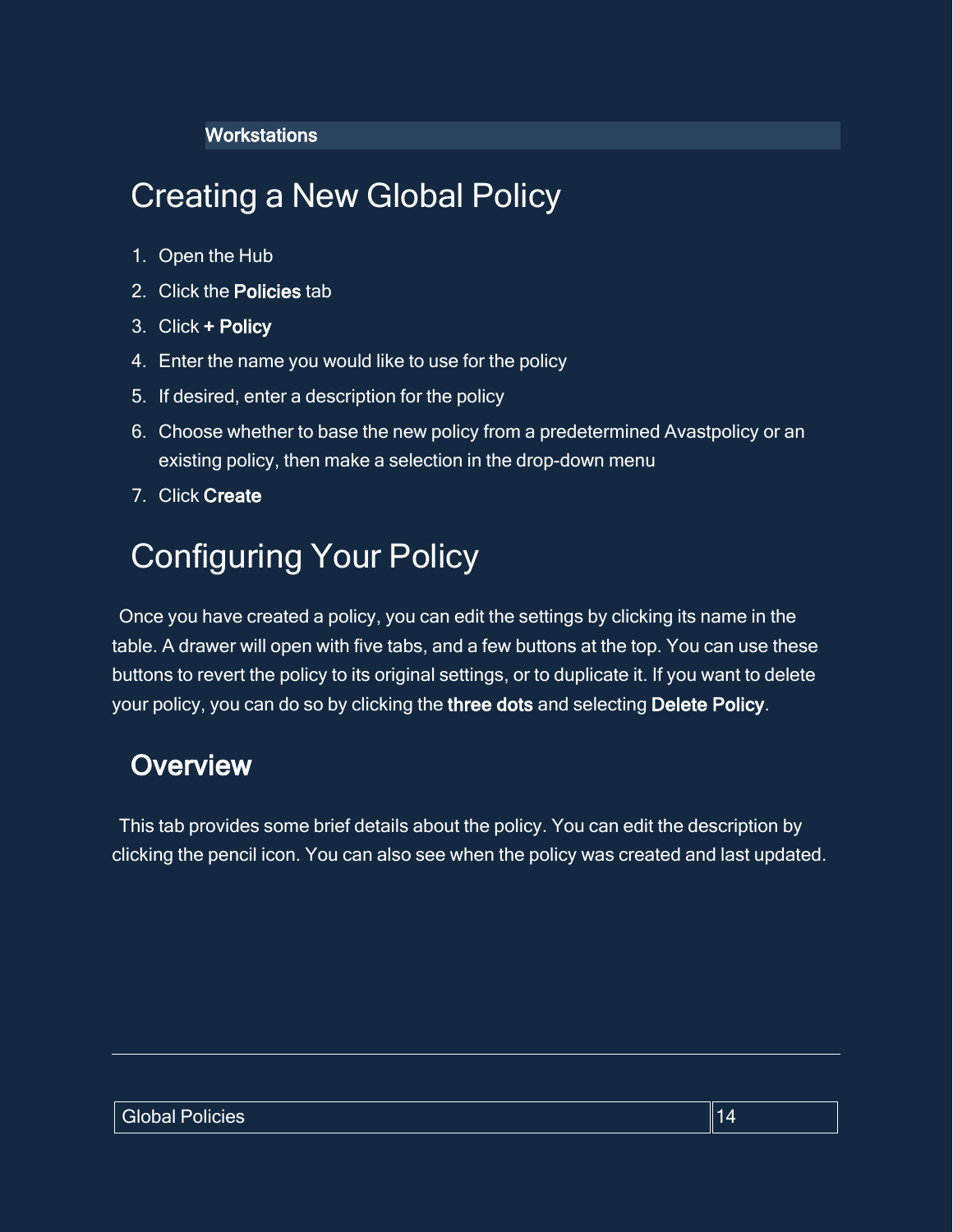### <span id="page-14-0"></span>General Settings

General Settings: using the toggles, enable or disable Password Protection, Silent Mode, Reputation Services, Debug Logging, Avast Tray Icon, and Scan of External Drives. You can also choose which version of Avast Business Antivirus the assigned devices will use by typing either a version number, "latest", or "stable" in the Version Switch section.

Updates: select either Automatic or Manual updates for your Virus definitions and Program (see [Configuring](https://businesshelp.avast.com/Content/Products/AfB_Management_Consoles/ConfiguringSettingsandPolicies/ConfiguringVirusDefinitionandAntivirusUpdates.htm) Virus Definition and Antivirus Updates). If needed, you can configure the settings for a proxy to be used during updates (see [Configuring](https://businesshelp.avast.com/Content/Products/AfB_Management_Consoles/ConfiguringSettingsandPolicies/ConfiguringProxySettingsforDevices.htm) Proxy Settings for [Devices](https://businesshelp.avast.com/Content/Products/AfB_Management_Consoles/ConfiguringSettingsandPolicies/ConfiguringProxySettingsforDevices.htm)).

Troubleshooting: using the toggles, enable or disable Anti-rootkit Monitor, Avast Selfdefense Module, Limited Program Access for Guest Accounts, and Hardware-assisted Virtualization. You can also enter the details for your mail ports.

Restart Options: select when to restart endpoint devices between only when needed by the Antivirus or Patch Management service, automatically, when user logs off, or not at all. For more information on these options, see [Configuring](https://businesshelp.avast.com/Content/Products/AfB_Management_Consoles/PatchManagement/ConfiguringRestartsandCacheClearance.htm) Restarts and Cache Clear[ance](https://businesshelp.avast.com/Content/Products/AfB_Management_Consoles/PatchManagement/ConfiguringRestartsandCacheClearance.htm).

### <span id="page-14-1"></span>Service Settings

#### <span id="page-14-2"></span>Antivirus

General Settings: enable or disable CyberCapture and Hardened mode

Antivirus Scans: set the frequency and schedule for Quick and Full System Antivirus Scans. For more information, see Device [Scanning](https://businesshelp.avast.com/Content/Products/AfB_Management_Consoles/DeviceManagement/DeviceScanningTasks.htm) Tasks.

Antivirus Protection: enable, disable, and configure settings for the main protection components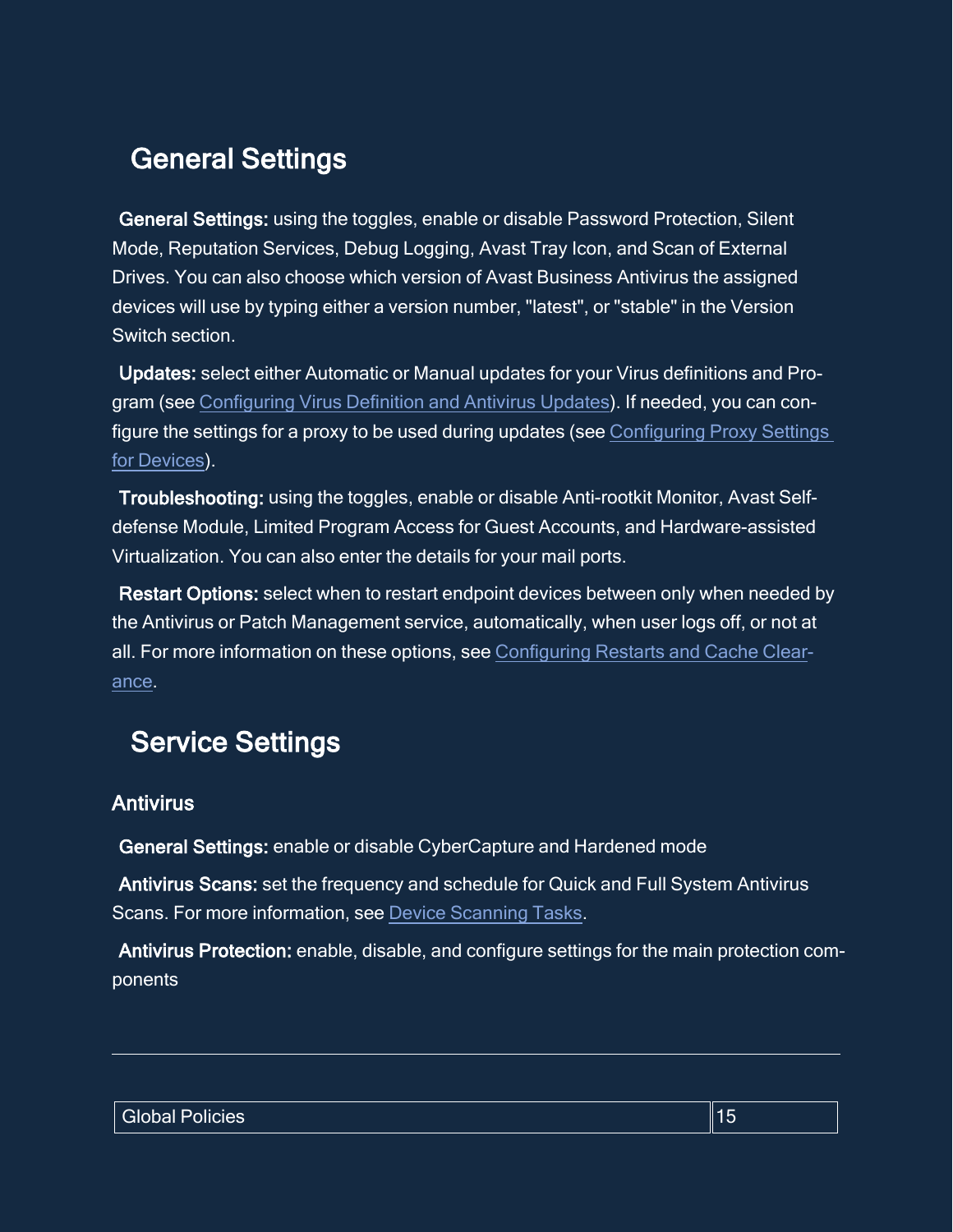Data Protection: enable, disable, and configure settings for this category of components Identity Protection: enable, disable, and configure settings for this category of components

For more information on these components, see [Component](https://businesshelp.avast.com/Content/Products/AfB_Management_Consoles/ConfiguringSettingsandPolicies/ComponentOverview.htm) Overview. You can access the settings for configurable components by clicking the drop-down arrow beside its name.

#### <span id="page-15-0"></span>Patch Management

Patch Scans and Deployments: set the frequency of scans for missing patches, and whether or not to deploy missing patches immediately, on a specific schedule, or manually

Other Settings: select when to clear the local patch files on the end device

<span id="page-15-1"></span>For more information on Patch Management's various settings, see Patch [Management.](https://businesshelp.avast.com/Content/ArticleLists/AfB_ManagementConsoles/PatchManagement.htm)

#### Firewall

Firewall settings ▸ Networks: select the firewall profiles for undefined network connections, and define networks

Firewall rules: set the various System, Application, and Advanced Packet rules

<span id="page-15-2"></span>For more information, see the articles in the *Firewall* section of [Configuring](https://businesshelp.avast.com/Content/ArticleLists/AfB_ManagementConsoles/ConfiguringSettingsandPolicies.htm) Settings and [Policies.](https://businesshelp.avast.com/Content/ArticleLists/AfB_ManagementConsoles/ConfiguringSettingsandPolicies.htm)

### **Exclusions**

Antivirus Exclusions: enter exclusion paths to be excluded from either All scans and shields, or specific Shields. For more information, see [Configuring](https://businesshelp.avast.com/Content/Products/AfB_Management_Consoles/ConfiguringSettingsandPolicies/ConfiguringStandardAntivirusExclusions.htm) Standard Antivirus [Exclusions](https://businesshelp.avast.com/Content/Products/AfB_Management_Consoles/ConfiguringSettingsandPolicies/ConfiguringStandardAntivirusExclusions.htm) and Configuring [Component-Specific](https://businesshelp.avast.com/Content/Products/AfB_Management_Consoles/ConfiguringSettingsandPolicies/ConfiguringComponent-SpecificExclusions.htm) Exclusions.

Patch Management: enter exclusions for selected patch vendors and severities. For more information, see Patch [Exclusions.](https://businesshelp.avast.com/Content/Products/AfB_Management_Consoles/PatchManagement/DeployingMissingPatches.htm)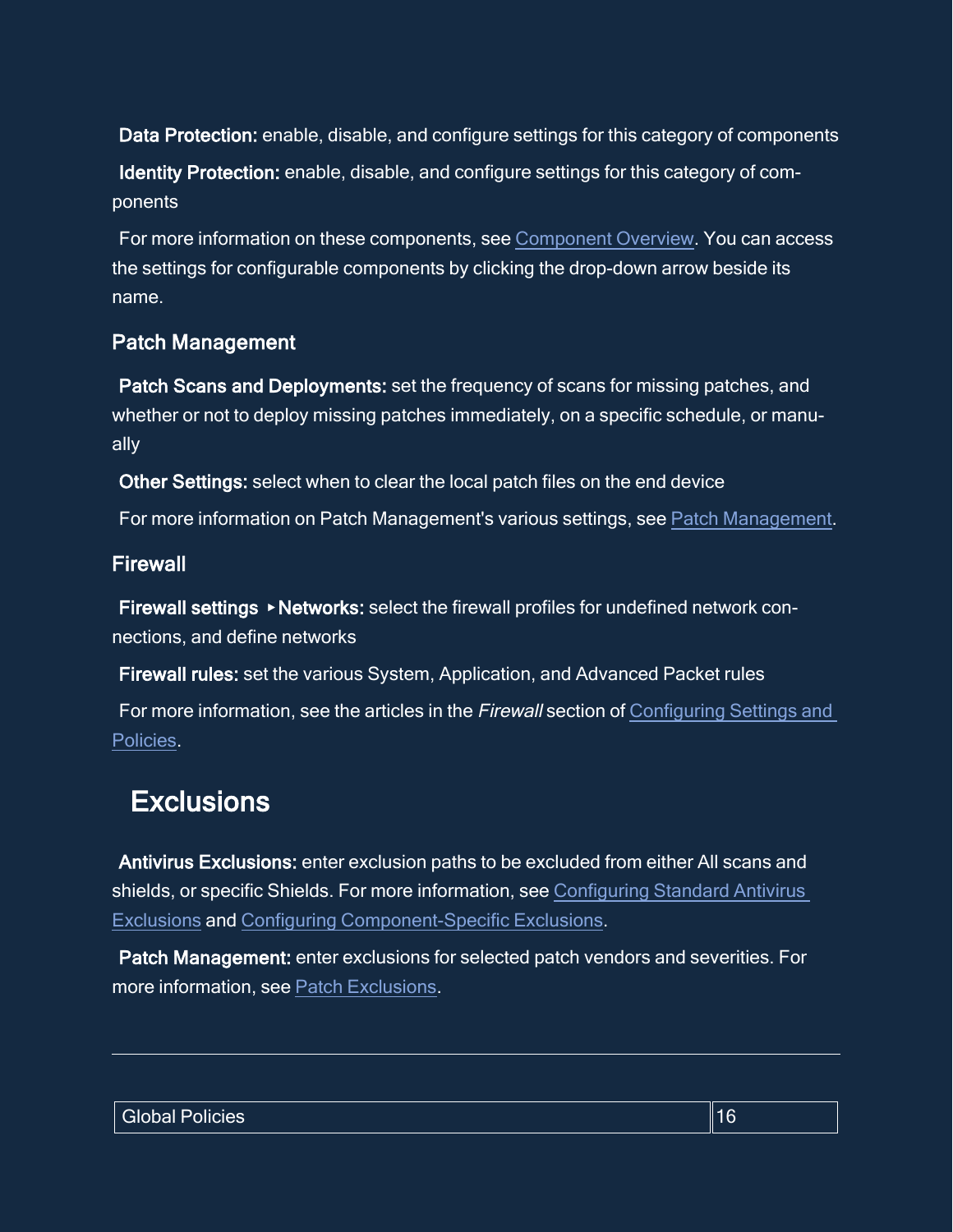#### <span id="page-16-0"></span>Creating Site-specific Exclusions

- 1. Select the site from the drop-down menu in the top-left
- 2. Click the Policies tab
- 3. Select the name of the Global Policy from the list
	- **<sup>o</sup>** Ensure the site can access the Global Policy by assigning it (see below).
- 4. Navigate to Exclusions ▸ Antivirus Exclusions
- 5. Enter the site-specific exclusion(s) in the desired tab
- <span id="page-16-1"></span>6. Click Save

## **Assignments**

Click + Assign to sites to enable specific sites to use the Global Policy. You can also remove sites from the assignment list using the check boxes and clicking Unassign policy.

Once you have made changes to the policy, click Save at the bottom-right of the drawer.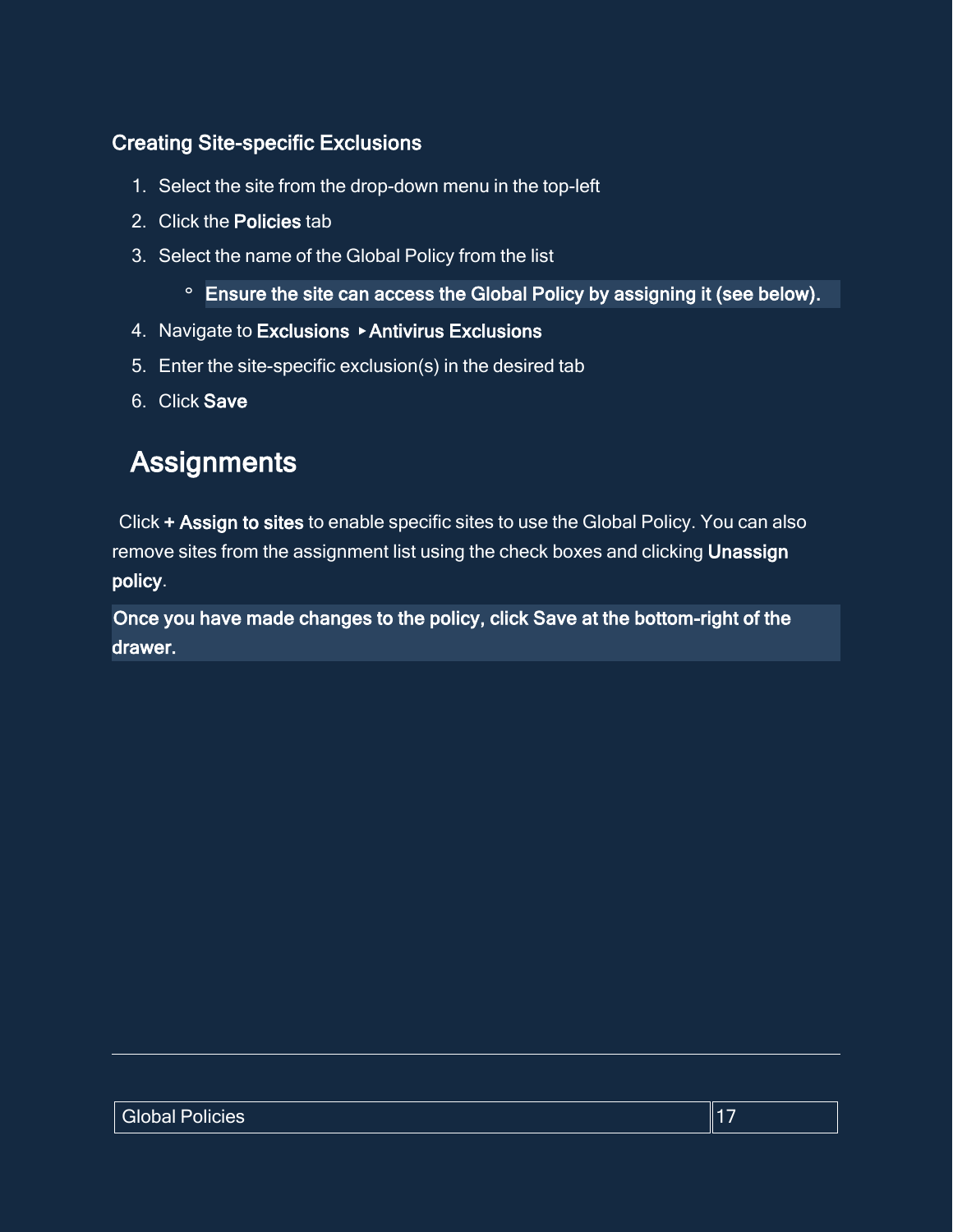## <span id="page-17-0"></span>**Glossary**

#### A

#### Anti-spam

Antivirus component designed to scan outgoing and incoming emails for threats.

#### **Antivirus**

A service which keeps devices safe from viruses and other threats. Requires regular virus definition updates to be effective.

#### av

A service which keeps devices safe from viruses and other threats. Requires regular virus definition updates to be effective.

#### Avast Business Antivirus

A service which keeps devices safe from viruses and other threats. Requires regular virus definition updates to be effective.

#### AVG Business Antivirus

A service which keeps devices safe from viruses and other threats. Requires regular virus definition updates to be effective.

#### D

#### **Device**

Personal computers, laptops, or server devices you would like to add to your network.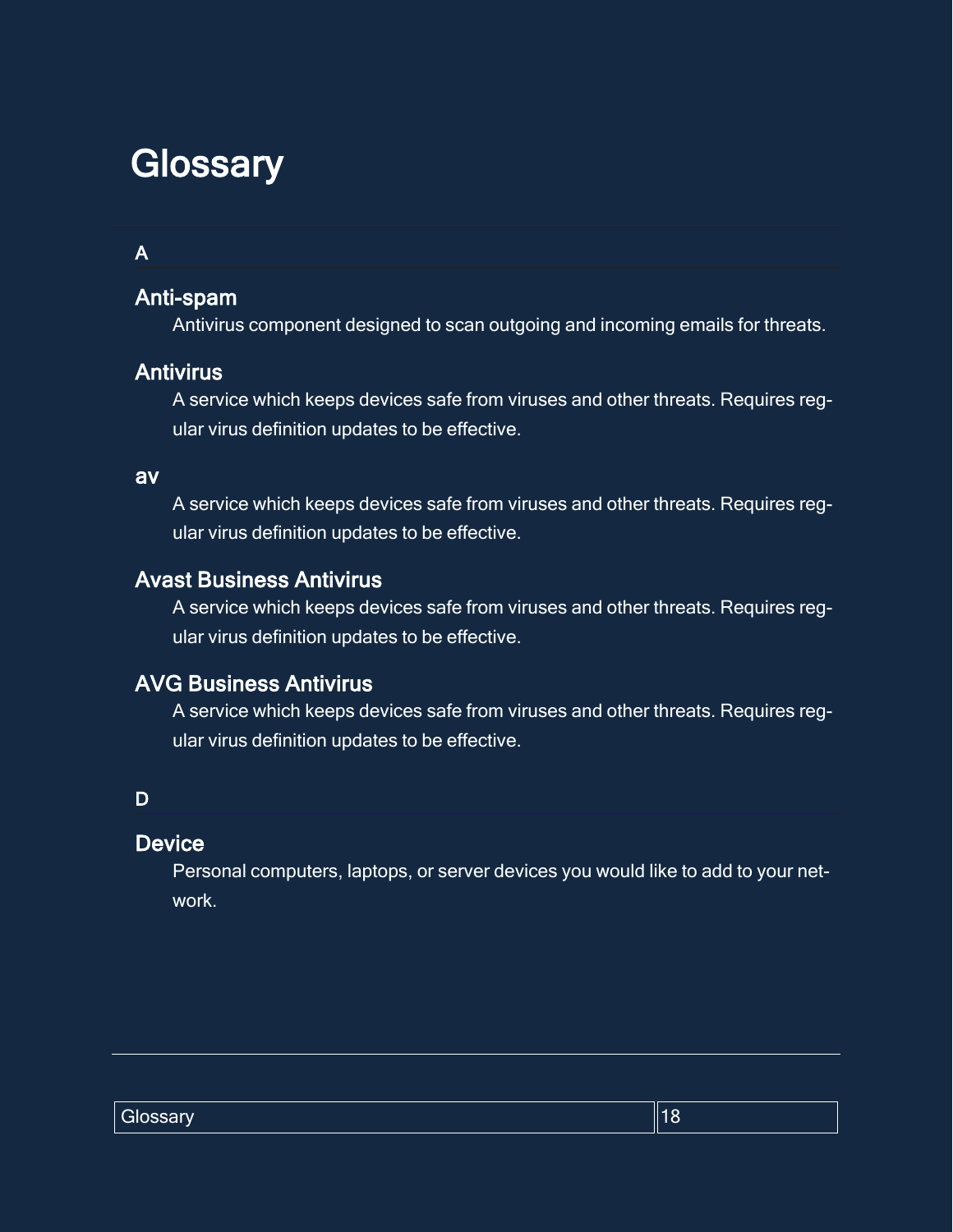E

#### Exception

Individual or uncategorized websites, files, etc allowed or blocked by Antivirus.

#### Exclusion

Individual or uncategorized websites, files, etc allowed or blocked by Antivirus.

#### F

#### **Firewall**

Antivirus component which scans all outgoing and incoming traffic to a device for threats.

#### G

#### **Group**

Organizational structure used for managing numbers of devices on a network. Your Console comes with a default group which can be renamed, but cannot not be deleted.

#### L

#### License

The type of subscription you have for a specific, paid Avast or AVG product.

#### Local Update Server

Device(s) in your network designated by your Console to download, deploy to, or scan other networked machines.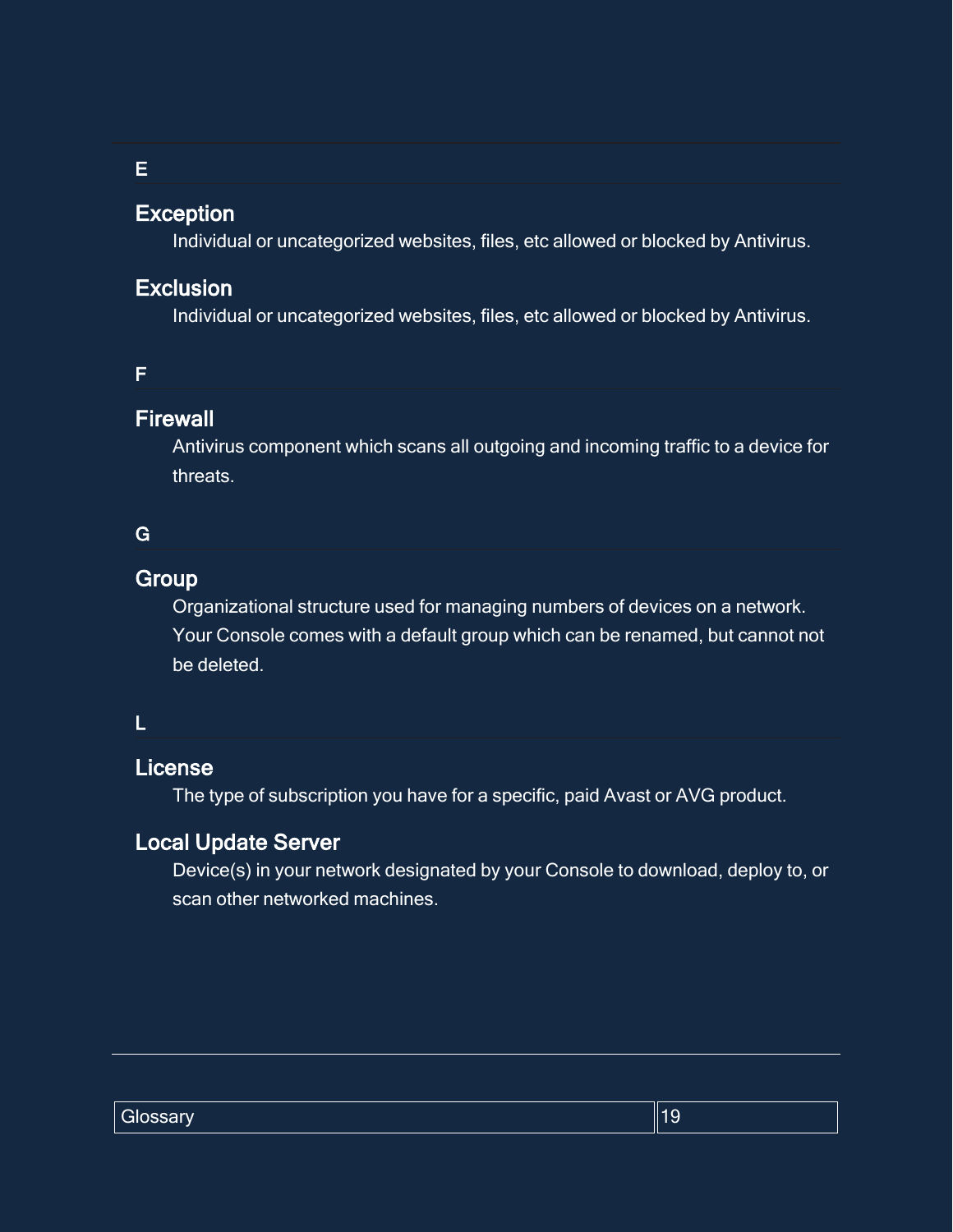#### Master Agent

Device(s) in your network designated by your Console to download, deploy to, or scan other networked machines.

#### P

#### **Policy**

A set of settings applied to device(s) from your Console to automate client-side Antivirus processes.

#### Potentially Unwanted Program

Programs which sometimes act similarly to malware or spyware, usually installed as part of another installation.

#### PUP

Programs which sometimes act similarly to malware or spyware, usually installed as part of another installation.

#### Q

#### **Quarantine**

Component of Antivirus which quarantines potentially infected files until it has been determined that it is safe to permanently delete them, either manually or according to a schedule.

#### R

#### Remote Deployment

Method of installing Antivirus from your Console to all chosen devices on the local network, only available when a device on the network already has Antivirus